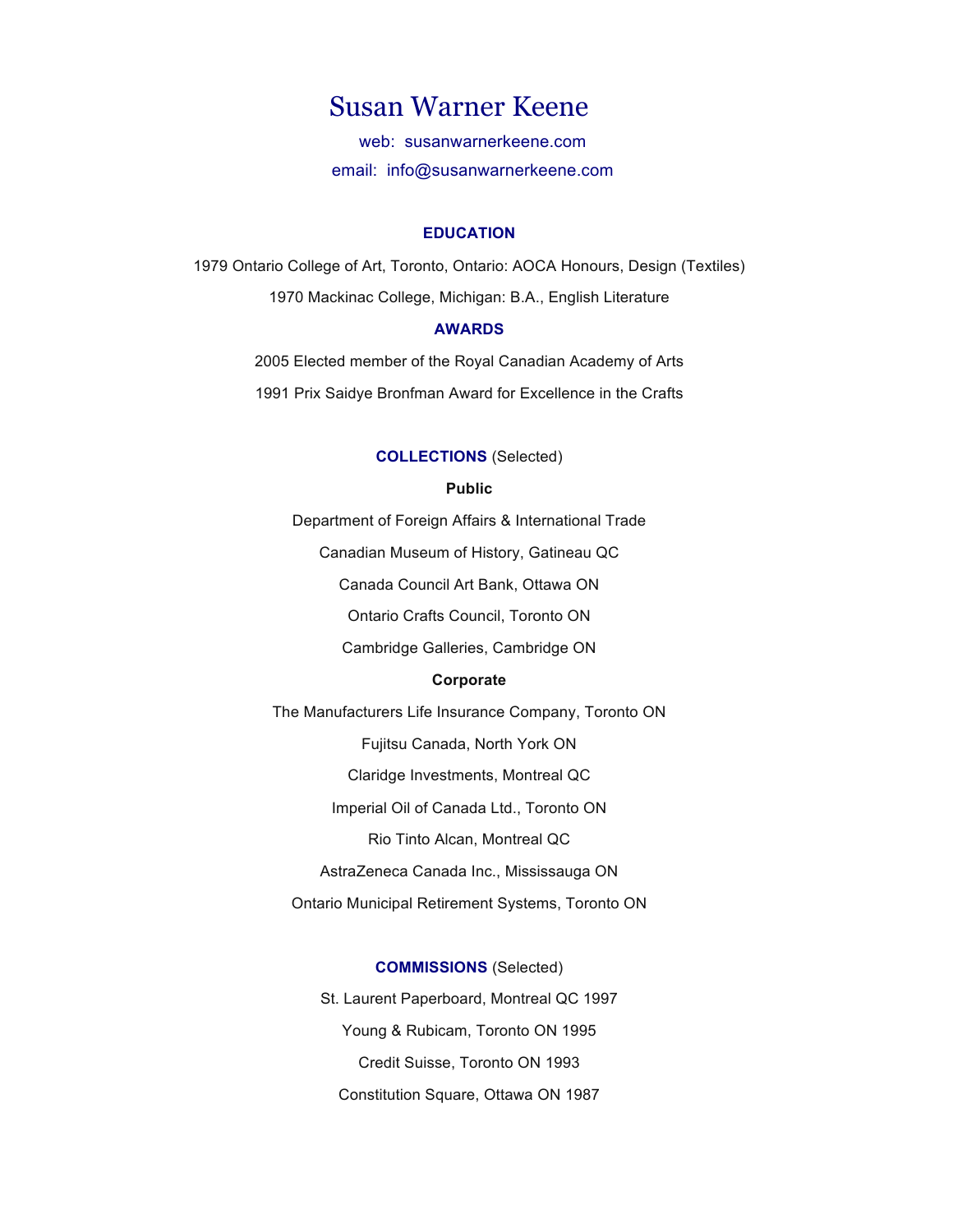## **EXHIBITIONS** (Selected)

- **Solo** 2018 \* *Visible Hemispheres*, David Kaye Gallery, Toronto ON 2016 • *Opening Pages*, The Morgan Conservatory, Cleveland, Ohio USA 2012 • *Foliate*, David Kaye Gallery, Toronto ON 2010 • *Water Line*, David Kaye Gallery, Toronto ON 2007 • *ReVisions*, David Kaye Gallery, Toronto ON 2006 • *Verso*, Durham Art Gallery, Durham ON 2004 • *Verso*, Prime Gallery, Toronto ON • *A Gathering*, Canada Quay, Harbourfront, Toronto ON 2001 • *Mimesis*, Prime Gallery, Toronto ON 1995 • *Out of Nature: A Survey of Fibre Work from 1982 to 1995*, Burlington Art Centre, Burlington ON (catalogue) 1991 • Canadian Museum of Civilization, Gatineau QC. Four works acquired by the museum. 1988 • *Out of Nature*, Prime Gallery Toronto ON 1985 • Prime Gallery, Toronto ON **Group** 2021 • *Spin, Twirl, Twist*, Preston Gallery, Cambridge Art Galleries, Cambridge ON • *Touch,* Propeller Art Gallery, Toronto ON 2019 • *The Alchemy of Paper*, Berkshire, Reese, and Paul Galleries, Herron School of Art + Design, Indianapolis, IN 2016 • *Words*, Northern Front Studio Gallery, Whitehorse, Yukon • *Prix Saidye Bronfman Award and the Governor General's Awards in Visual and Media Arts: 10 recipients*, David Kaye Gallery, Toronto ON 2013 • *Raw Potential*, Delmar Loop Gallery, St.Louis, Missouri USA 2012 • *Linen Diaspora*, R-Space Gallery, Lisburn, County Antrim, Northern Ireland 2011 • *Moon º Circle º Void*, York Quay Gallery, Harbourfront Centre, Toronto ON 2011 • *Linen Diaspora*, Moulin de la Chevrotière, Deschambault-Grondines QC 2010 • *Selections from the Fibre Art Collection*, Cambridge Galleries, Design at Riverside, Cambridge ON 2010 • *Selected Works of 'Unity & Diversity',* Museum of Vancouver BC, presented with the Cultural Olympiad 2010 (c) 2009 • *Paper º Future º Universe,* Friends of Dard Hunter Exhibition, Ozu Washi Gallery, Tokyo, Japan (c) 2009 • *Unity & Diversity*, Cheongju International Craft Biennale, guest country exhibition, Korea (c) 2008-10 • *Art of the Book '08*, national travelling exhibition. (c)
	- 2008 *The Embedded Image*, Craft Alliance, St. Louis, Missouri (c)
	- 2007 *Hard & Soft: Metal & Fibre Sculpture Now*, Lafrenière & Pai Gallery, Ottawa ON
		- *Susan Warner Keene and Jean-Pierre Larocque*, Galerie Elena Lee, Montréal QC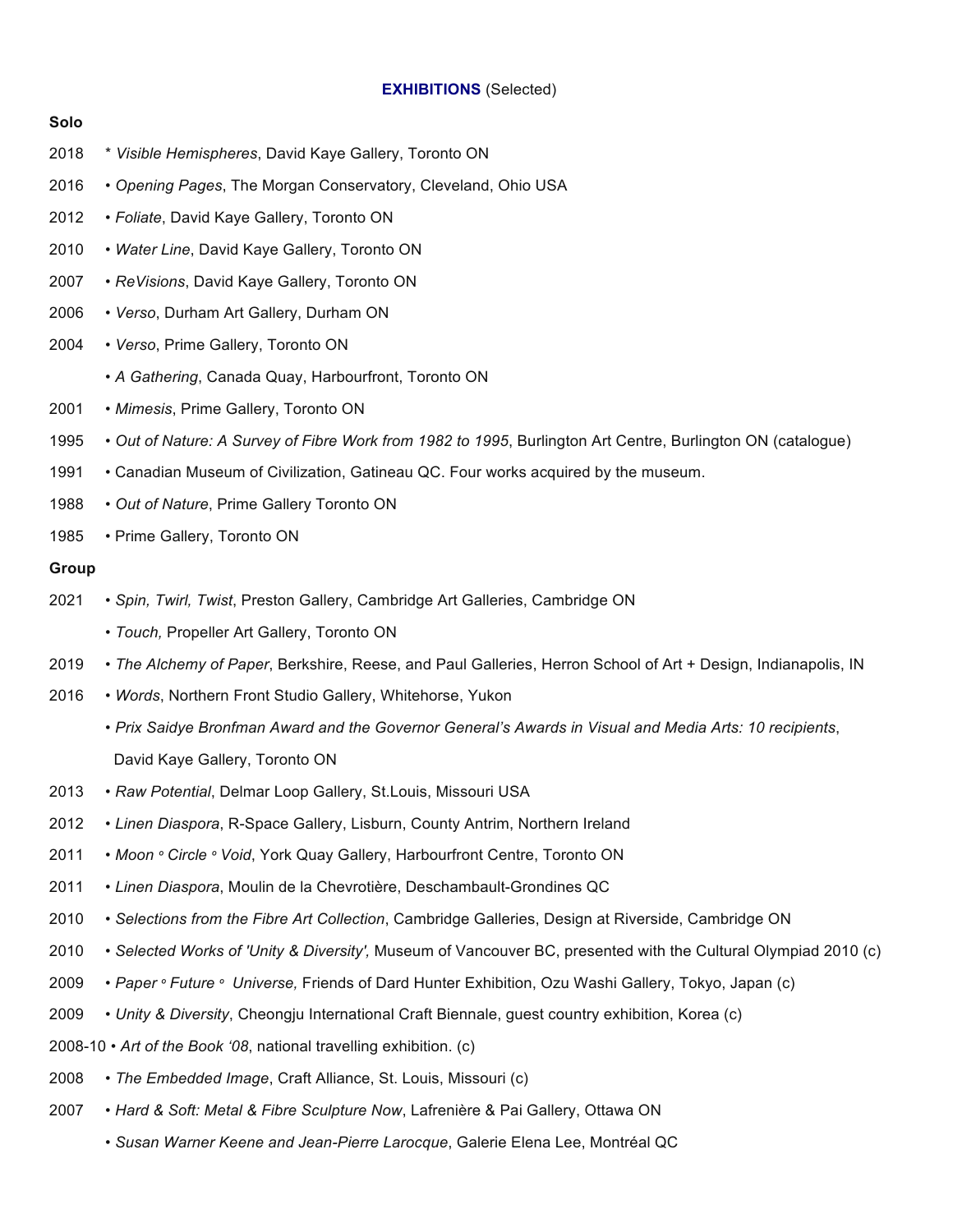2006-07 • *Unique!*, 30 Years of Outstanding Crafts, Canadian Museum of Civilization, Gatineau QC

- 2006 *Fibreworks '06*, juried biennial, Cambridge Galleries, Cambridge ON
	- *A Book Arts Mosaic*, travelling exhibition. (c)
- 2004-05 *Manifesta: Vision and Mastery in Contemporary Craft*, Cambridge Galleries, Cambridge ON

and Gallery Stratford, Stratford ON

- 2003 *Patterned, Case Studies*, Harbourfront Centre, Toronto ON
	- W*hat's New?*, new gallery, The Distillery, Toronto ON
- 2001 *Looking Forward*, Tom Thomson Gallery, Owen Sound; McMaster University Art Gallery, Hamilton ON (c)
	- *Paper Stories, Uncommon Objects*, Harbourfront Centre, Toronto ON
- 2000 *Language and Symbol in Contemporary Craft*, Canadian Craft Museum, Vancouver BC (c)
- 1996-99 *Transformation: Prix Saidye Bronfman Award*, Musée de Beaux Arts, Montréal QC; Art Gallery of Ontario, Toronto ON; Winnipeg Art Gallery, Winnipeg MB; Art Gallery of Greater Victoria, Victoria BC.; Canadian Craft Museum, Vancouver BC; Art Gallery of Nova Scotia, Halifax NS; American Craft Museum, New York, NY (c)
- 1996 *Peter Fleming and Susan Warner Keene*, Prime Gallery, Toronto ON
- 1995 *Contemporary Canadian Bookworks*, Embassy of Canada, Tokyo, Japan (c)
- 1994 *Felt Exotic*, West Kootenay National Exhibition Centre, Castlegar BC
- 1993 *Selected Treasures* (organized by the Canadian Craft Museum, Vancouver BC); Taipei Fine Arts Museum, Taiwan; Canadian Embassy, Tokyo, Japan; Chicago Cultural Centre, Chicago IL; Koffler Gallery, North York ON (c)
	- *In Our Hands*, international miniature textile exhibition, Nagoya and Kyoto, Japan (c)
- 1992 *Triennial of International Tapestry*, Central Textile Museum, Lodz, Poland (c)
- 1988 *Restless Legacies: Contemporary Craft Practice in Canada*, Olympic Arts Festival, Calgary AB (c)
- 1987 *Paper Present*, Centre for the Arts, Hobart, Tasmania, Australia (c)
- 1986 *Feltmaking: Four Major Installations*, Burlington Cultural Centre, Burlington ON (c)
- 1985 *Papiers Transformés*, Salles d'exposition des Écuries de l'Hôtel de Chazerat, Clermont-Ferrand, France (c)
- 1982-85 *Canada Mikrokosma: Contemporary Canadian Tapestry*. Travelling exhibition organized by the Agnes Etherington Arts Centre, Kingston, ON, for the Canadian Department of External Affairs. Barbican Centre, London, England. European and Canadian tour (c)
- 1983 *Paperworks: Canada/USA*, Alberta College of Art Gallery, Calgary AB (c)

# **PUBLICATIONS**

*Art Textiles of the World: Canada,* ed. Matthew Koumis, Telos Art Publishing, Brighton, UK, 2009

*Crafting New Traditions: Canadian Innovators and Influences*, ed. Melanie Egan, Alan C. Elder, Jean Johnson, Canadian Museum of Civilization Mercury Series, 2008

*Filt: Kunst, Teknik, Historie*, by Annette Damgaard, Forlaget Hovedland, Denmark, 1994

*The Story of Linen*, by Linda Heinrich, Interweave Press, Colorado, 1993

*Fiberarts Design Book 1*, 1980, Fiberarts Design Book 2, 1983, Lark Publications, USA

*Selected Paper Artists 2004*: 62 images of contemporary artwork by 19 paper artists (slide and CD ROM) juried from the Hand Papermaking Magazine Artist Registry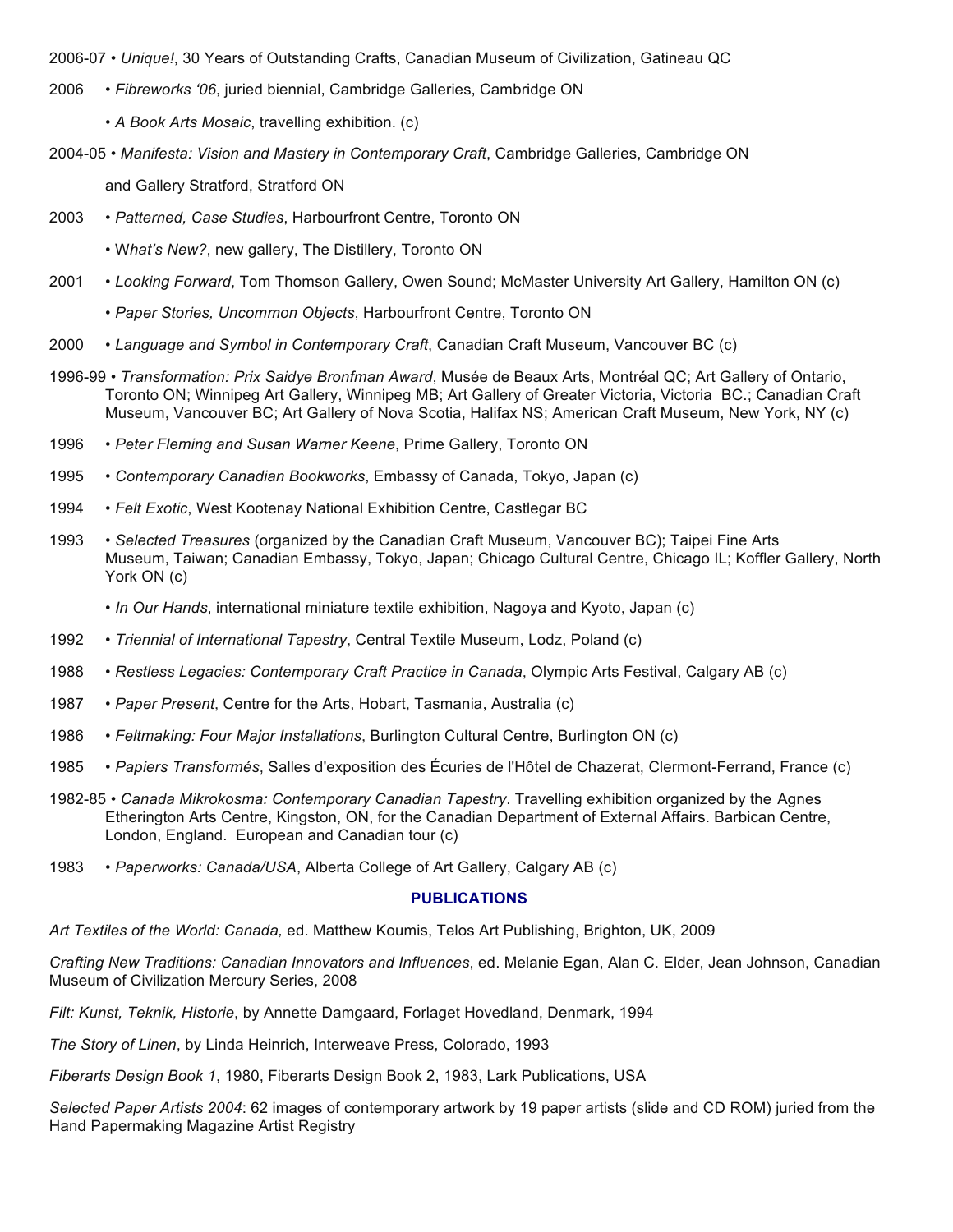#### **RELATED PROFESSIONAL ACTIVITY** (Selected)

# **Teaching**

2001- 03: Co-head of Textiles Studio, Sheridan College, Faculty of Arts, Animation, and Design

1993-2005: Sheridan College, Oakville, part-time faculty, School of Craft & Design

#### **Visiting artist**

2011: Haystack Mountain School of Crafts, Deer Isle ME

2007: Ontario College of Art & Design, Material Art & Design Program, Toronto ON

2000: Kootenay School of the Arts, Nelson BC; Alberta College of Art & Design, Calgary AB

1996: Laurentian University Museum and Art Centre, Sudbury ON

1995: McMaster University, Hamilton ON

1995: Haystack Mountain School of Crafts, Deer Isle ME

- 1992: Arctic College, Iqaluit, Nunavut
- 1988: Saskatchewan School of the Arts, Fort Qu'Appelle SK
- 1986: Montclair State College, Montclair NJ
- 1985: New Brunswick Craft School, Fredericton NB
- 1983: Banff School of Fine Arts, Fibre Studio, Banff AB

# **Lectures**

2007: "Craft in an Industrial Age", Sheridan College, Craft & Design Program, Oakville ON

2006: "Imagined Books: Case Studies", paper presented to the Textile Society of America symposium, *Textile Narratives and Conversations*, Toronto ON

2001: *Paper + Finland + Art* Symposium, Harbourfront, Toronto ON

1999: "Making it New: Contemporary Craft in Canada", Canadian Society of Decorative Arts

1994: Keynote speaker, *Felt in Transition* symposium, Castlegar BC

1991: Ontario College of Art and Design *Women at the Edge* Lecture Series

#### **Board Member**

Textile Museum of Canada, Toronto ON, 2000-06

Surfacing, Textile Artists and Designers Association, president, 1992-93

Public Art Policy Advisory Committee, Metropolitan Toronto ON, 1995-98

#### **Guest Curator**

*Pictorial Space: New Textile Images*, 1990, The Museum for Textiles, Toronto ON. Three-person show by Nancy Edell, Marna Goldstein Brauner, Marcel Marois. (catalogue)

## **Project Consultant**

*Making and Metaphor: A Discussion of Meaning in Contemporary Canadian Craft*, a symposium held at the Canadian Museum of Civilization, Gatineau QC, October 1993. Papers published by the CMC as part of the Mercury Series.

*Common Ground: Contemporary Craft, Architecture, and the Decorative Arts*, a symposium held at the Musée de Beaux